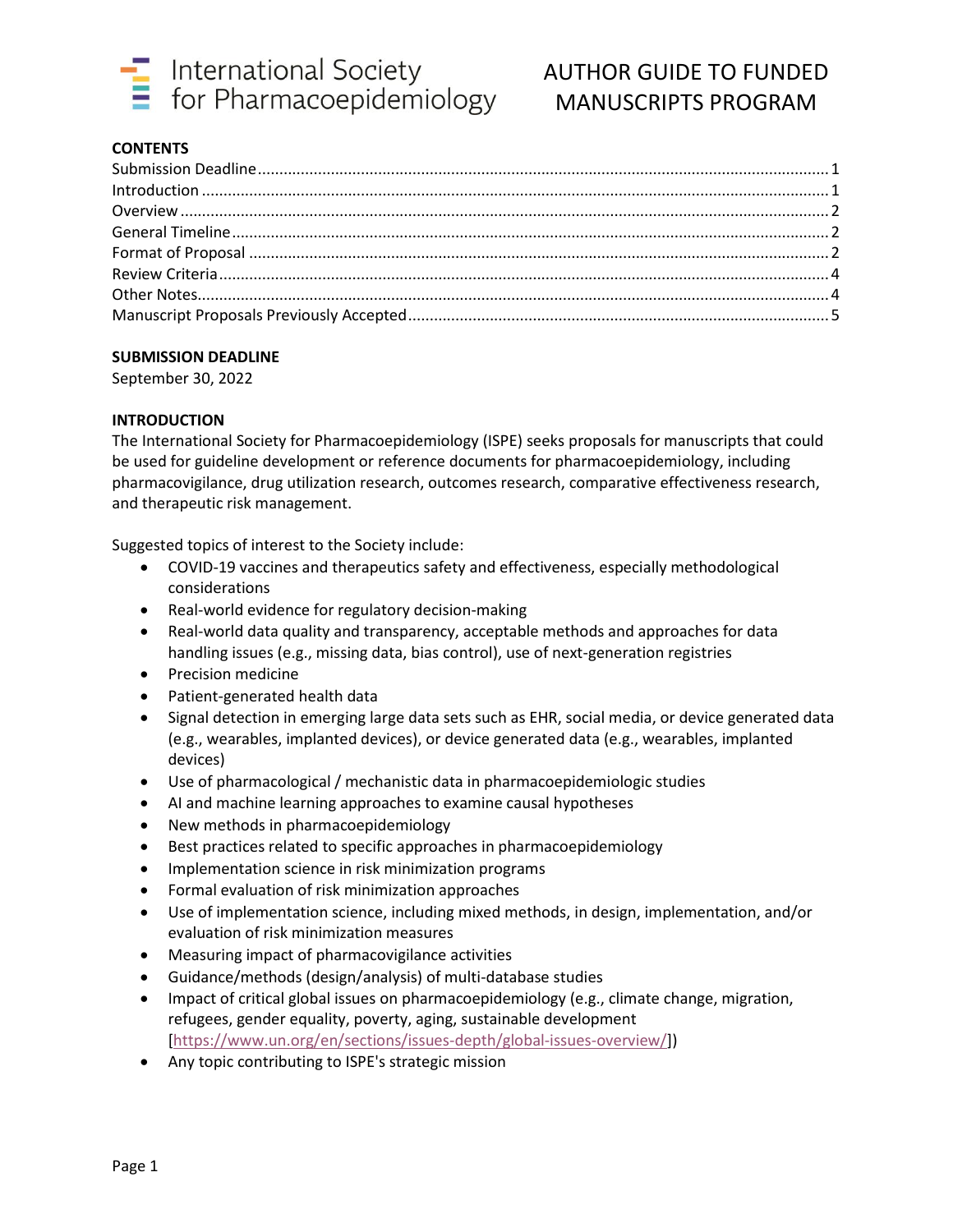

# AUTHOR GUIDE TO FUNDED MANUSCRIPTS PROGRAM

## <span id="page-1-0"></span>**OVERVIEW**

Proposals are reviewed by a Joint Manuscript Proposal Review Subcommittee led by the chair of the Public Policy Committee. The final slate of papers recommended for funding is ratified by the Executive Committee. Once funding is approved, manuscript writing teams can begin work. When a draft is ready, papers are submitted via the Executive Office for Public Policy Committee evaluation for suitability for ISPE member review. Periodically, writing teams are required to submit progress reports for Board evaluation.

Submissions for 2022, which may only be submitted online, are now being accepted at <https://survey.alchemer.com/s3/6913745/ISPE-Manuscript-Proposal-2022> with a deadline of 11:59 PM US Eastern Time on **Friday, September 30, 2022**. Proposals must conform to the proposal format described in this document. The deadline will not be extended, and proposals submitted via other means will not be accepted.

#### <span id="page-1-1"></span>**GENERAL TIMELINE**

- Sep 30 Submission deadline
- Oct 31 Joint Manuscript Proposal Review Subcommittee completes first review; if applicable, feedback is provided to writing teams and revised proposals requested
- Nov 30 If applicable, author responses to feedback due back to ISPE
- Dec 31 Joint Manuscript Proposal Review Subcommittee makes final selections and notifications are issued to the writing team lead contact

#### <span id="page-1-2"></span>**FORMAT OF PROPOSAL**

Maximum of two (2) pages, excluding CVs, biosketches, references and any supplemental information. Your two pages must include the headings that follow:

- 1. **Title**.
- 2. **Background**: Summarize the proposed topic; describe the issues concerning the need for guidelines, or a good practice document or a reference manuscript.
- 3. **Objective**: Identify the purpose/goal of the manuscript writing team.
- 4. **Rationale/Priority**: Include a statement on how the manuscript/topic is consistent with ISPE's strategic plan, mission statement and why it should be a priority for the Society.
- 5. **Issues to be addressed**: What issues will the manuscript address?
- 6. **Content**: Specific recommendations or guidelines, or practices and supporting information.
- 7. **Composition of manuscript writing team**: Name, title, affiliation, a brief description of expertise; identify a team chair. Manuscript writing team members must be current ISPE members; no exceptions. Composition should address, to the extent possible, membership diversity by geographic region, work sector and organization. Proposals of manuscript writing teamsexclusively from one organization/institution will not be considered responsive to the call for manuscripts.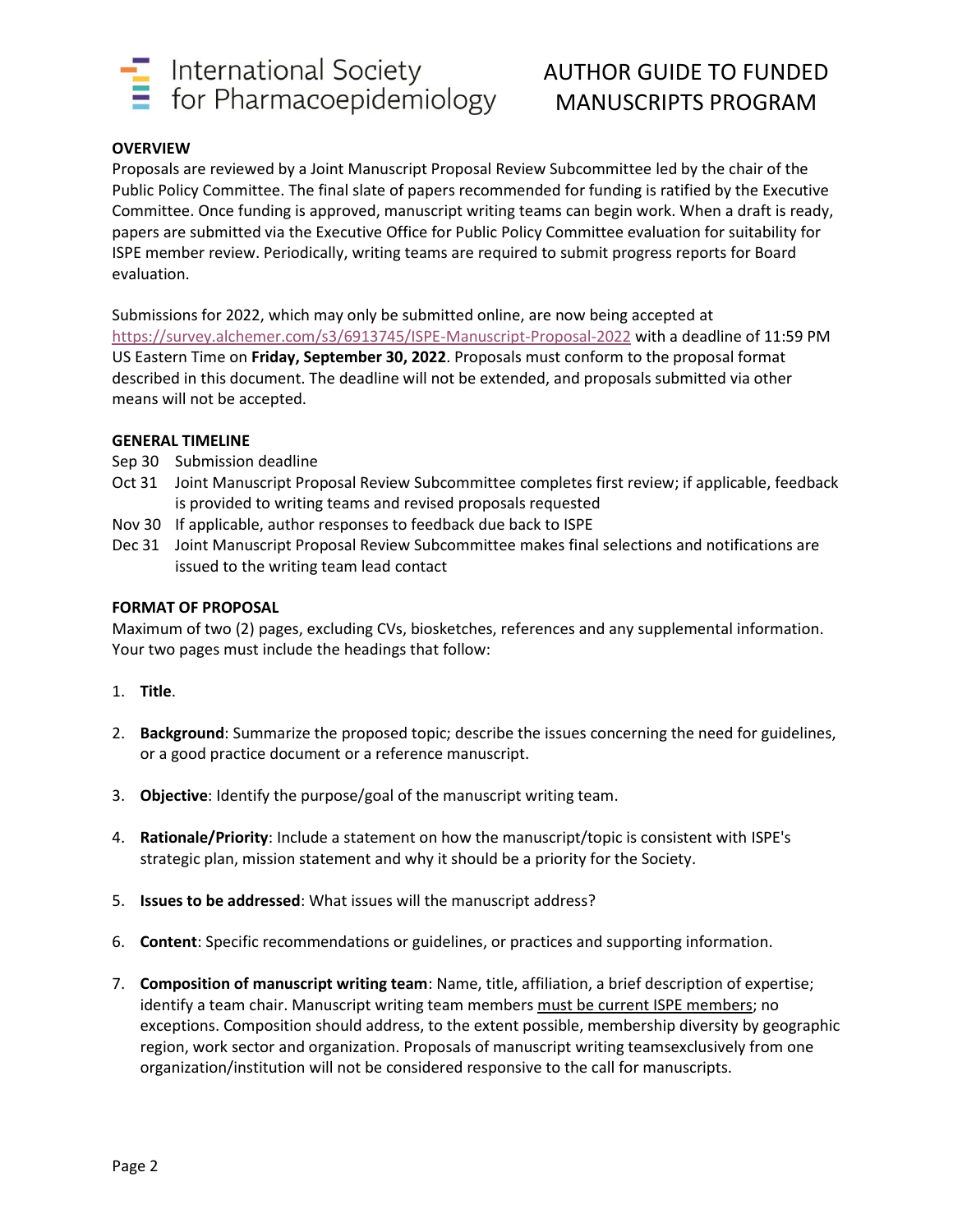

8. **Conflict of interest**: Each manuscript writing team member must prepare a conflict of interest statement, which must accompany the manuscript proposal.

The statement should list all funding sources related to the development of the manuscript. For a manuscript developed purely within a university or governmental institution, with no external funding, the university or governmental institution should be named as the funding source.

Thereafter, list all other potentially conflicting relationships that exist at the time of submitting the manuscript proposal, or had existed in the one (1) year leading up to the time of submitting the proposal. Nonfinancial conflicts (e.g., a close relationship with, or a strong antipathy to, a person or organization whose interests may be affected) should also be disclosed.

List relationships using the following categories:

- Employment by commercial entity
- Consultancies or advisory Board memberships
- Lecture fees paid by a commercial entity (honoraria)
- Expert witness for a commercial entity
- Industry-sponsored grants (received or pending) including contracted research
- Patents received or pending
- Royalties from a commercial entity
- Stock ownership or options
- Other

Only include categories for which conflict of interest might be involved. If there are no disclosures to make, state "No relationships to disclose".

- 9. **Budget**: Estimate expenses.<sup>1.</sup> ISPE does not pay overhead. Appropriate expenses may include:
	- a. Administrative/logistical expenses such as conference calls, meeting notes, library research and drafting manuscript. If a research assistant is budgeted for your project, please indicate if the individual is currently, or likely to be an ISPE member (if not, this is not a disqualifying factor).
	- b. Expenses for one face-to-face meeting (e.g., food and beverages, AV, room rental costs, etc.). Manuscript writing teams are responsible for logistics and arrangements. Funding does not cover travel to an ISPE-scheduled meeting; i.e. Mid-Year Meeting, ICPE, however, funds can be used to cover an extra hotel night, if needed, to ensure attendance for a manuscript team meeting.
	- c. ISPE funds open accessing publication of ISPE-endorsed manuscripts. Please include funding in your budget for open access publishing.
- 10. **Target journal(s) for publication**: Rationale for selection.

<sup>&</sup>lt;sup>1</sup> As a rule, ISPE does not make payments to members for their work for the Society.

Exceptions to this rule include activities commissioned by the Board or Executive Committee. In general, when commissioned activities are to be undertaken, expenditure and income budgets must be approved by the Executive Committee. Reimbursements for reasonable expenses will only be made on production of receipts and attested statements of time taken,

as well as evidence of work completed. (SOURCE: ISPE Policy Manual)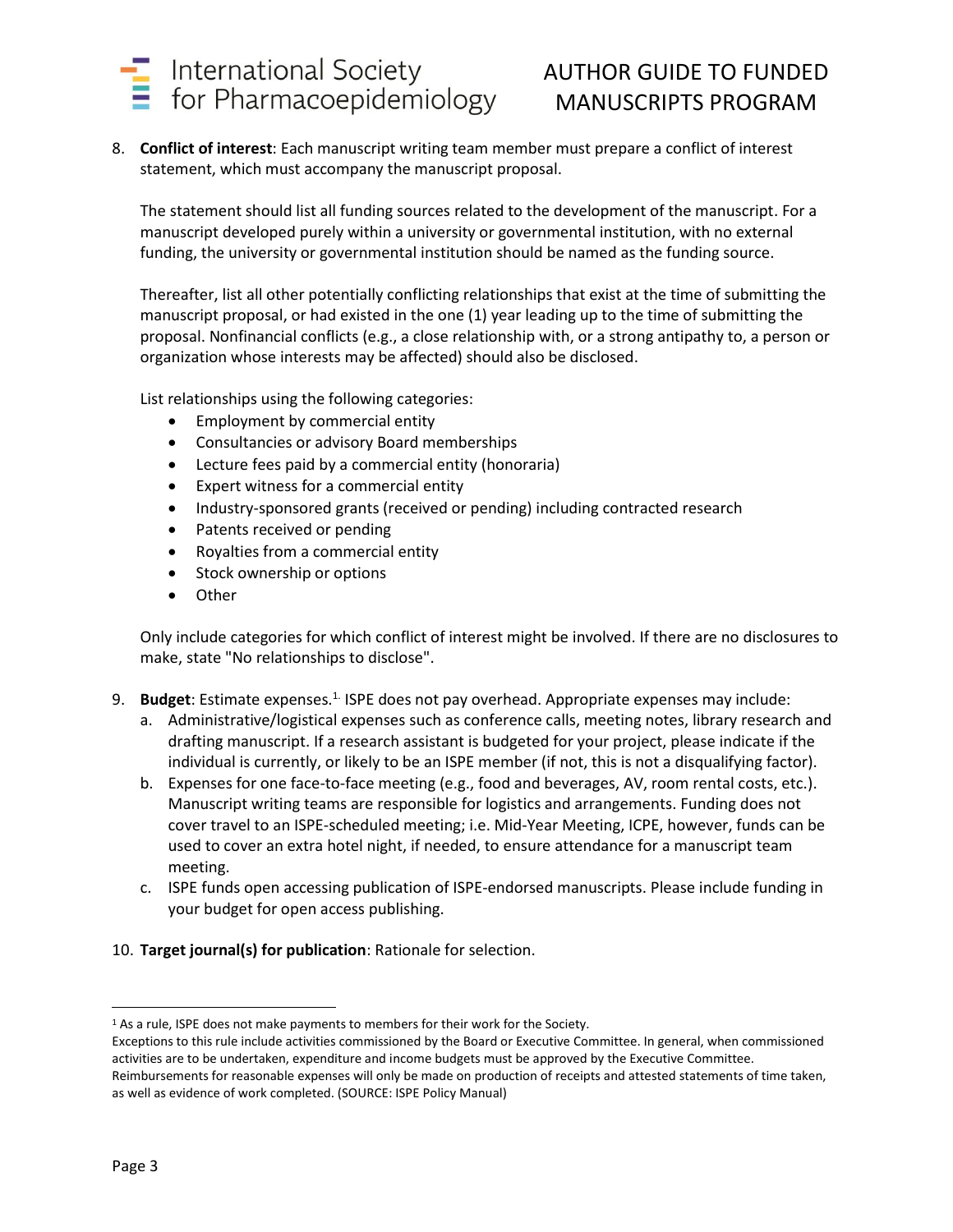# $\frac{1}{2}$  International Society<br> $\frac{1}{2}$  for Pharmacoepidemiology

# AUTHOR GUIDE TO FUNDED MANUSCRIPTS PROGRAM

NOTE: Final manuscripts will be made available to the ISPE membership through the Society's public policy review process, revised appropriately, then the revised draft will be submitted to the Board for endorsement. This review is separate and distinct from any journal peer review process. Manuscript writing teams are encouraged to submit ISPE-endorsed manuscripts to PDS or another professional journal for publication. The authors should state clearly that the manuscript has been endorsed by ISPE in both the cover letter and manuscript. "Endorsement" by the ISPE Board does not mean that PDS (or another journal) will automatically accept the manuscript; PDS (and other journals) has an independent review process.

- 11. **Bibliography**: Provide recent relevant articles on the topic.
- 12. **Timeline**: Define specific work activites from the outline beginning in January following the submission deadline. Your timeline should extend to the delivery of a draft manuscript to ISPE's Public Policy Committee.

# <span id="page-3-0"></span>**REVIEW CRITERIA**

Proposals are assessed against the following criteria:

- Appropriateness of issue to the general ISPE membership
- General interest of topic to ISPE membership
- Feasibility to accomplish the stated objectives
- Importance (or significance) of proposal to the field of pharmacoepidemiology
- Visibility (the extent to which the proposed manuscript will be used and, if so, raise the visibility of pharmacoepidemiology)
- Collaboration among multiple organizations, work sectors, and geographic regions, and
- Consistency with ISPE strategic goals, objectives and priorities.

## <span id="page-3-1"></span>**OTHER NOTES**

- For one year following publication, manuscript writing teams are required to complete an annual Impact Report to help ISPE monitor the success of the manuscript initiative. Manuscript writing team leaders will be contacted by the Executive Office to complete this report in the period immediately preceding ISPE's annual meeting.
- Funds disbursement. Funds are usually paid out upon endorsement by ISPE, not at the time of submission of a draft to the Public Policy Committee. Open access costs may follow later. Occasionally, if key milestones involve significant costs, ISPE will consider an interim invoice. Invoices and, where applicable, United States IRS form W-9 are required to substantiate any disbursements.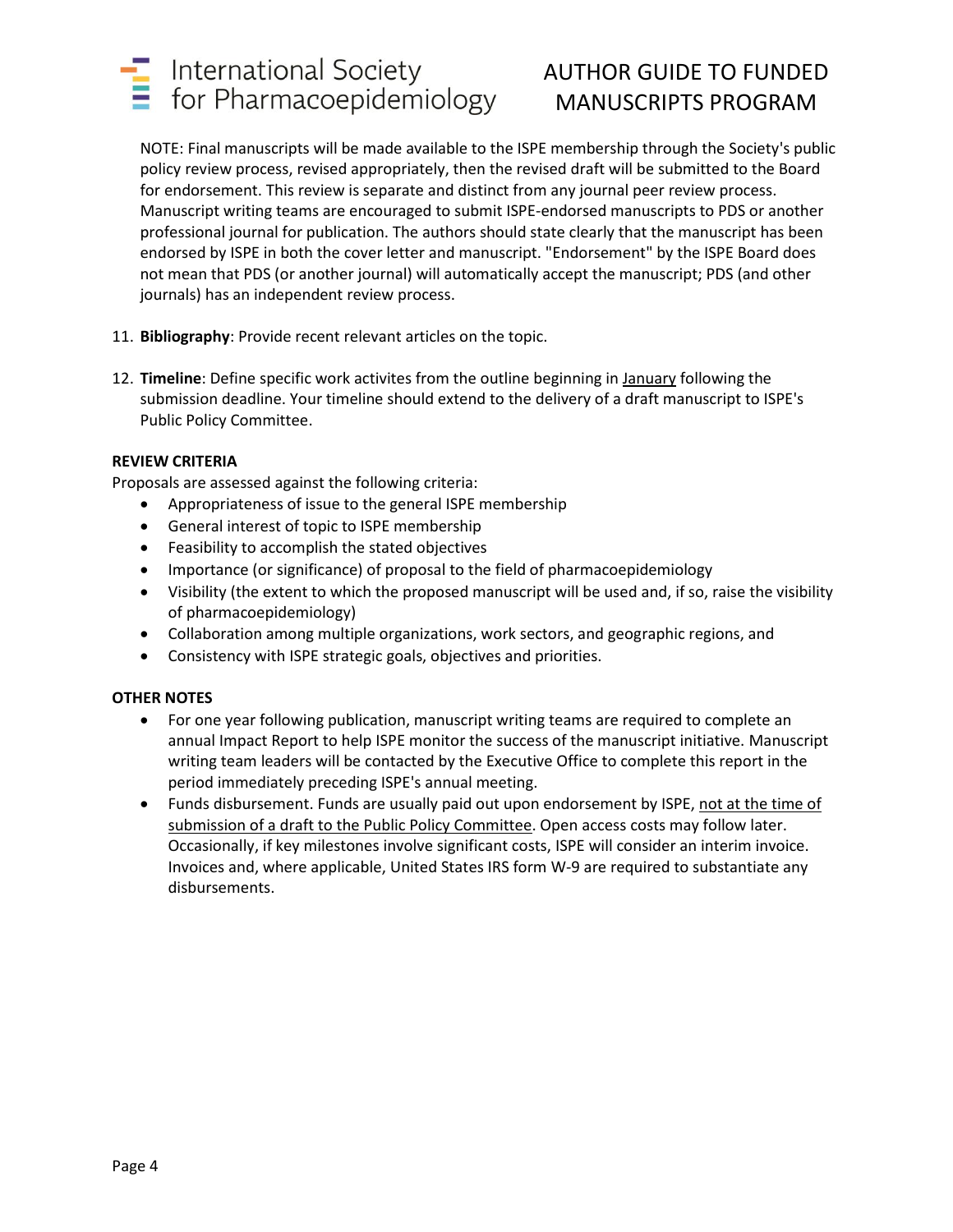

# <span id="page-4-0"></span>**MANUSCRIPT PROPOSALS PREVIOUSLY ACCEPTED**

## 2021

- Guidelines and best practices for the use of targeted maximum likelihood and machine learning when estimating causal effects of exposures on time-to-event outcomes
- Use of RWD to assess the effects of deprescribing medications on clinical outcomes in older adults: a systematic review of current practices and expert consensus
- Best practice for real world data sources identification and feasibility assessment for pharmacoepidemiology
- Applying a Framework for Combining Randomized Controlled Trial and Non-Randomized Data in Health Care Decision-Making: a case-study of COVID-19 Real World Evidence
- A comprehensive guidance for the evaluation of nonrandomized real-world evidence (RWE) studies on medication safety and effectiveness for health technology assessment (HTA)

# 2020

- Guidance for the identification, collection and reporting of data source heterogeneity in multidatabase pharmacoepidemiologic studies
- Guidance for use of an external control group for uncontrolled long-term extensions of clinical trials
- Guidance on use of quantitative bias analysis to evaluate quality of evidence in RWD external comparator studies
- Using electronic health records for comparative effectiveness research in patients with coronavirus disease 2019: opportunities and trade-offs
- Using manuscript retractions to inform real-world data (RWD) quality and reporting standards

## 2019

- Formal evaluation of risk mitigation/minimization measures for regulatory assessment: Recommendations for future approaches using the RIsk Minimization Evaluation Checklist (RIMEC)
- Guidance on the Use of Narrative Prescribing Instructions in Pharmacoepidemiology and Drug Utilization Research: A Scoping Review
- Guidelines and Best Practices for Evaluating the Causal Effects of Medications on Motor Vehicle Crashes and Driving Outcomes using Observational Data
- Handling bias and confounding: High-dimensional propensity score (HDPS) for empirical covariate selection in secondary database studies
- Pharmacoepidemiology: Core Competencies and Curricula for Academia, Government and Industry
- Visualization in pharmacoepidemiology to design and communicate secondary database studies
- Machine learning for improving high-dimensional proxy confounder adjustment in healthcare database studies: a review of the current literature